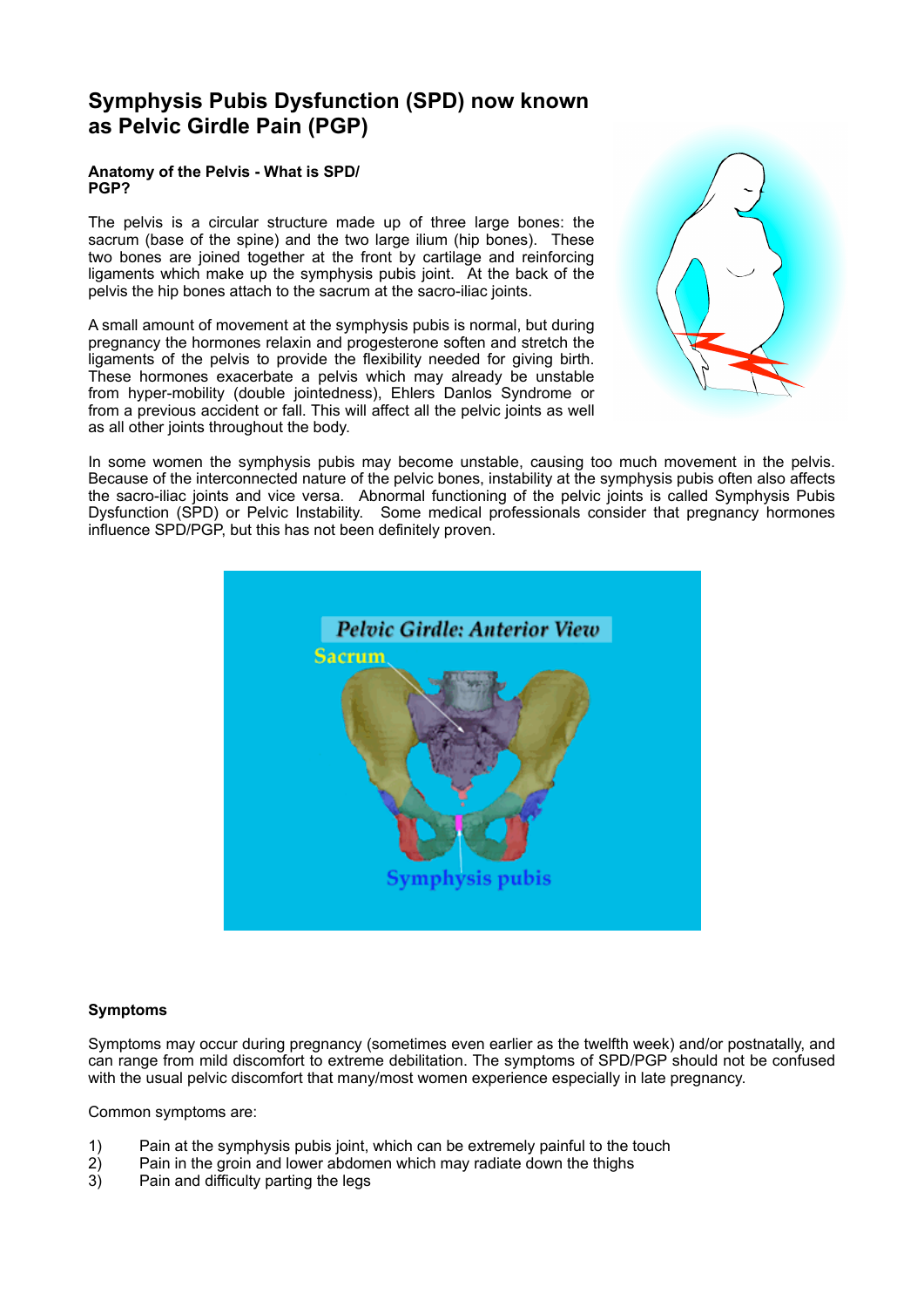- 4) Difficulty and pain on walking, rolling over in bed, climbing stairs, getting in and out of cars, driving, sitting down or getting up, putting on clothes, bending, lifting (especially heavy objects) etc.
- 5) Pain in the lower back, especially around the sacro-iliac joints
- 6) Sciatica, i.e. pain in the buttocks which may radiate down the backs of the legs<br>
7) Clicking noise may be heard or felt when walking<br>
8) Difficulty starting to walk after sitting or sleeping. The hip may feel out of pl
- Clicking noise may be heard or felt when walking
- 8) Difficulty starting to walk after sitting or sleeping. The hip may feel out of place or that it has to 'pop' into place before walking is possible
- 9) Unusual gait 'Penguin' walk<br>10) Temporary bladder dysfunctic
- Temporary bladder dysfunction may occur when changing position (e.g. from lying down to standing or leaning forward)
- 11) Knee pain or pain in other areas may be a side-effect of pelvic problems, especially where the problem is long-term and muscle wasting occurs

### **Causes of SPD/PGP**

More recently research in the U.K. indicates that approximately one in 36 pregnant women suffer from some level of SPD/PGP (Ref 1). Many cases are mild and resolve quickly after the baby's birth. Some ethnic groups report a higher incidence, especially Scandinavian women, but this may be due to better reporting of the condition and their tendency towards more 'high-tech' births.

Theories about the possible causes of SPD/PGP include:

- 1) Misalignment of the pelvic bones: the bones don't line up correctly in the front (at the symphysis pubis) resulting in additional pressure on the symphysis pubis cartilage. This misalignment tends also to affect the back, especially in the sacro-iliac area, due to the interconnected nature of the pelvic bones. Misalignment at one or both sacroiliac joints places pressure on the symphysis pubic joint.
- 2) Evidence suggests that pelvic misalignment following birth is often associated with babies who present with the occiput posterior.

This is when the baby's occipital bone at the back of the skull is posterior.

The baby is head down but facing towards the symphysis pubis. This can increase symphysis pubic bone discomfort and backache in late pregnancy.

A posterior position tends to cause a much more prolonged and painful labour with the baby taking longer to rotate into the anterior before being born.

Make sure that babies in an occipital posterior position are encouraged to turn to an anterior position using Optimal Foetal Positioning (OFP) techniques during the last eight weeks of pregnancy as explained in the SPD/PGP publication on Pregnancy and Giving Birth

3) Some interventions and positions used during labour and birth are considered to place stress on the symphysis pubis joint:

#### Positions to avoid

- a) Giving birth on your back with legs in stirrups or on attendant's hips or shoulders
- b) Semi-sitting; this tends to force the baby's head against the symphysis pubis
- c) Second stage positions where the knees are pulled back towards the chest. (see our document about Positions in Labour and Birth)

#### Interventions

- a) Avoid unnecessary inductions for non medical or obstetrical reasons
- b) The use of forceps or vacuum extractor may cause extra trauma to the pelvis
- c) Epidurals deaden the pain, making it difficult to tell if unnecessary strain or further damage is occurring
- 4) Some women may experience hyper-mobility in all their joints due to genetic factors. The relaxing hormones of pregnancy may worsen this condition, leading to pelvic instability.
- 5) Previous trauma or accidents involving damage to the pelvic area may increase the risk of developing SPD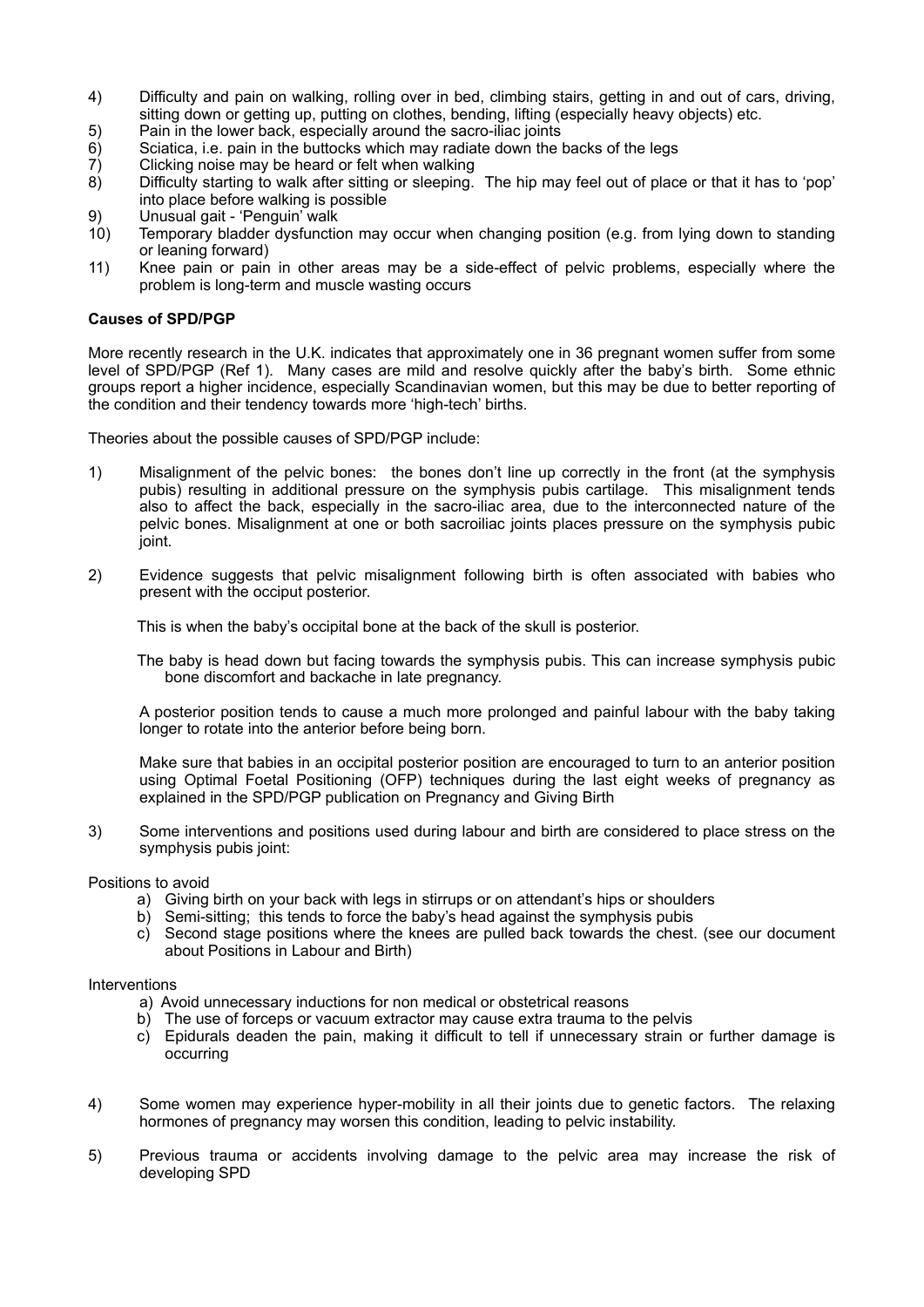- 6) Different theories have suggested that the pregnancy hormones relaxin and progesterone may occur at higher levels in some women, causing excessive relaxation of the pelvic ligaments. Another theory is that some women manufacture excessive levels of relaxin during pregnancy, causing pelvic laxity. However, although still popular, this theory seems to have been disproven by recent research
- 7) Diastasis Symphysis Pubis (DSP). This condition occurs when there is a widening of the gap between the pelvic bones at the symphysis pubis. In pregnancy, the gap widens by 2.3 mm to allow for birth, but post-partum the supporting ligaments tighten to reduce the gap to 1 cm or less. Where excessive strain, mishandling or damage has occurred, the pubic symphysis can become abnormally separated causing severe pain postpartum. An abnormal postpartum gap is defined as 1 cm or more after the time when the joint should be back to normal (DSP). The natural extra widening returns to normal after a few days but the supporting ligaments will take 3-5 months to return to their fully functioning state.

### **Diagnosis of SPD**

The best diagnosis is your own symptoms. X-rays, MRI scans or ultrasound may determine whether there is an abnormal gap or misalignment at the symphysis pubis, but this is not always a reliable indicator of the pain experienced by individual women. Some may have relatively normal-looking x-rays, yet suffer a great deal of pain and debilitation. See SYMPTOMS.

### **Effects of SPD**

Even mild symptoms of SPD can create difficulties with the most basic of day-to-day activities, especially when walking is painful. In some cases, walking aids such as crutches, a walking frame or a wheelchair may be necessary.

Women experiencing SPD often have difficulty looking after themselves (getting in and out of bed, bathing, dressing etc.) and will need help with managing their household tasks and any children they may already have. This can put a strain on relationships as partners, family and friends learn to deal supportively with the woman experiencing SPD/PGP and her family's change in circumstances.

As well as the physical limitations, the condition can have significant psychological effects. A woman with SPD/PGP can feel isolated and lonely, especially if she is housebound, and may feel resentful or guilty about her condition. It is often difficult for her to come to terms with the fact that she cannot cope alone when others around her are enjoying the positive experiences of pregnancy and having a new baby. Not knowing how long the problem is going to take to resolve is very difficult.

Many women feel betrayed by their own bodies and experience a sense of failure about their mothering ability. Added to this may be the temporary difficulty or impossibility of maintaining a sexual relationship with her partner, leading to further feelings of inadequacy and failure.

It is extremely important that everyone involved in caring for a woman with SPD/PGP is made aware of the limitations of her condition so that practical and emotional support can be given.

## **Taking care of yourself**

General tips for symptomatic relief:

- 1) Use a pillow or cushion between your knees when sleeping
- 2) Use a pillow under your tummy (in pregnancy) when sleeping<br>3) Keep your legs close together and parallel when moving, tu
- Keep your legs close together and parallel when moving, turning over in bed, getting in and out of cars etc.
- 4) Satin sheets or nightwear may make it easier to turn over in bed<br>5) When standing, stand with weight evenly distributed through bot
- When standing, stand with weight evenly distributed through both legs
- 6) Move slowly and without sudden movements taking extra care not to slip or trip up
- 7) Sit down to put on underwear, socks and pants
- Avoid "straddle" movements
- 9) Avoid heavy lifting, twisting movements and any other movements you know will hurt you e.g. vacuuming can often be a problem
- 10) Icepacks over the painful joint may reduce inflammation. Use painkillers as necessary, in moderation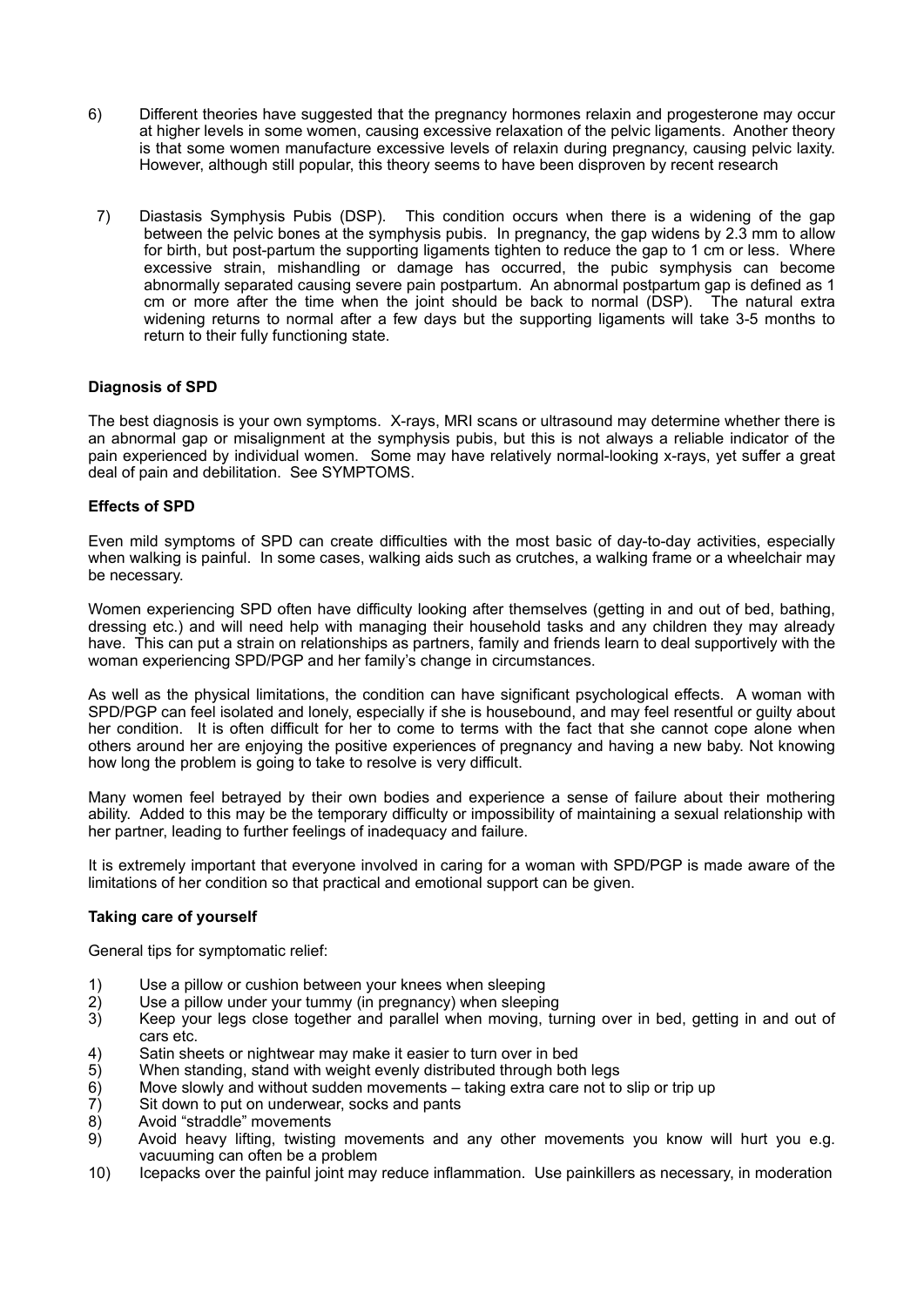- 11) Stretching the hamstrings can be helpful for sciatica. Use a stirrup (long piece of rope or a belt) around your foot to reduce the strain on your back. Stretch hamstrings gradually
- 12) Use some kind of pelvic support. Some women find that maternity belts work well, but if your pelvic bones are misaligned this can increase the pain. Supports with a little more 'give' e.g. an elasticised sacro-iliac support belt or similar may be more helpful (See also TREATMENTS)
- 13) If sex is uncomfortable for you, try different positions e.g. lying on your side with your back to your partner and a cushion between your knees
- 14) Back pain can be helped by gentle massage, pelvic rocks or resting backwards (carefully!) over a Swiss ball
- 15) Swimming (not breastroke) or walking in water can be helpful for some women. Others may find that the water's resistance puts too much stress on their joints. Do what works for you.
- 16) In severe cases, use a walking frame, crutches or a wheelchair. Your doctor can provide you with an application for a disabled parking card if necessary.
- 17) Rest can be extremely helpful. However, it is best to keep as active as possible within the limits of your pain. Sometimes, gentle walking can reduce pain, but always take care not to overdo it. Listen to your body
- 18) Ask for help. Friends and family are often your best resources. Talk to your doctor or medical professional about the possibility of organising home help

### **Treatments**

Due to the relatively small numbers of women experiencing severe or long-term SPD in New Zealand, it is not uncommon to find that many medical professionals have little or no experience in dealing with the problem.

It is advisable to find a treatment provider who fully understands your condition or who has experience in treating SPD/PGP.

- 1) Osteopathy This is the best and gentlest way of realigning the pelvic bones. Combining osteopathic treatment with core muscle stabilisation exercises for a better, long-lasting result
- 2) Ortho-bionomy, Bowen therapy, Shiatsu and the Alexander Technique may all be useful.
- 3) Physiotherapy Find a physiotherapist who is experienced in teaching core muscle stabilisation exercises i.e. the Transversus Abdominus, Pelvic Floor, Multifidus and Diaphragm. Working together, these muscles form a corset around the lower spine and pelvis, forming a flexible cylinder of support.

See the internet site [www.diannelee.ca](http://www.diannelee.ca) under 'Post-partum health for Moms' for more information.

A physiotherapist can also advise you on support belts. These generally need to be paid for.

- 4) General Practitioner. Your doctor can discuss pain management options, the possibility of home help and disability car passes, and put you in touch with any relevant specialists (e.g. orthopaedic surgeons)
- 5) Acupuncture Can significantly reduce pain levels (2)
- 6) Support belt and orthotics Support belts offer support and firm pressure on the pelvis which many women find helpful e.g. Sacro-iliac or Maternity Belts. However, if your pelvis is misaligned, a firm belt may worsen the pain (see osteopathy above). For chronic misalignment problems, a flexible, elasticised support is usually more comfortable and effective.

In long-term cases of SPD/PGP muscle wasting can occur, affecting other weight-bearing joints such as the knees. Practitioners should be able to prescribe suitable exercises suited to you that will help you maintain body integrity.

- 7) Surgery In extreme cases, surgery may be considered an option. This involves procedures to fuse, wire or plate the Symphysis Pubis together. However, this operation is not common and does not appear to have a very very low success rate in terms of pain reduction. See Delphi forums [\(www.delphiforums.com](http://www.delphiforums.com) - put 'SPD' in the search box) for discussions on surgery options
- 8) Counseling Having someone to talk to. Talking to other women experiencing SPD can be extremely helpful and will reduce any sense of isolation or the feeling that you are the only one dealing with this distressing condition. On the internet, see Delphi Forums (address above) for discussions and contact with other sufferers worldwide. **N.B. The discussions on this forum are the personal views of women and should not be taken as medical advice.**